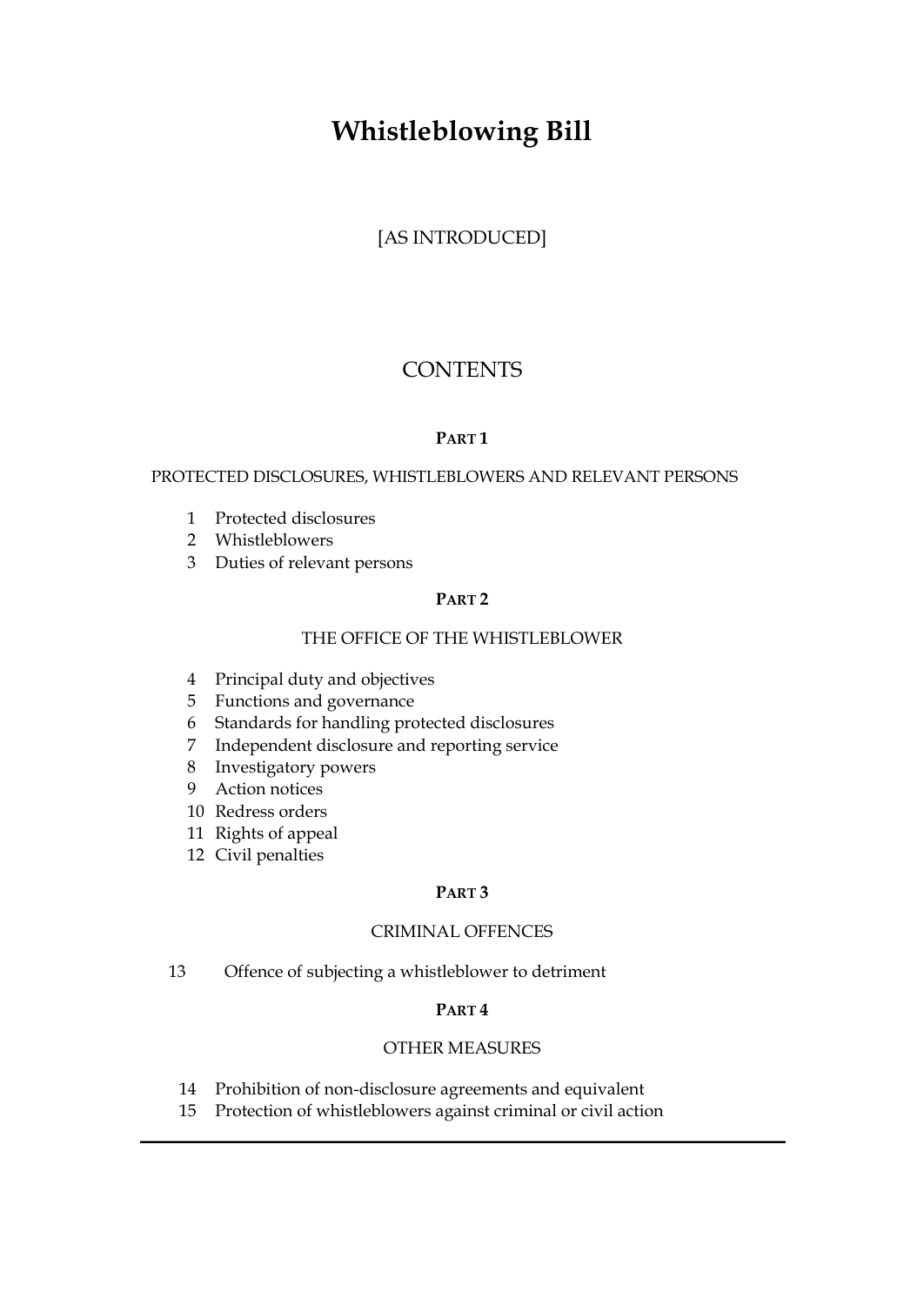#### **PART 5**

#### REMAINING PROVISIONS

- 16 Standards: procedure
- 17 Regulations
- 18 Financial provisions
- 19 Extent, commencement and short title

*Office of the Whistleblower Bill*  $1$ 

*Part 1—Protected disclosures, whistleblowers and relevant persons*

# [AS INTRODUCED]

# A **BILL** TO

Establish an independent Office of the Whistleblower to protect whistleblowers and whistleblowing and uphold the Public Interest; to create offences relating to the treatment of whistleblowers and the handling of whistleblowing cases; to make provision for that body to set, monitor and enforce standards for the management of whistleblowing cases, to provide disclosure and advice services, to direct whistleblowing investigations, to order redress of detriment suffered by whistleblowers; to repeal the Public Interest Disclosure Act 1998; and for connected purposes.

 $\mathbf{B}_{\text{\tiny{EIT ENACTED}}}$  by the Queen's most Excellent Majesty, by and with the advice and consent of the

Lords Spiritual and Temporal, and Commons, in this present Parliament assembled, and by the

authority of the same, as follows:—

### **PART 1**

PROTECTED DISCLOSURES, WHISTLEBLOWERS AND RELEVANT PERSONS

### **1 Protected disclosures**

- (1) In this Act, a "protected disclosure" means any disclosure of information which is made in the public interest to such person as is specified in subsection (3), which relates to one or more of the matters in subsection (2) and which relates to a circumstance which:
	- (a) has occurred
	- (b) is occurring or
	- (c) may occur.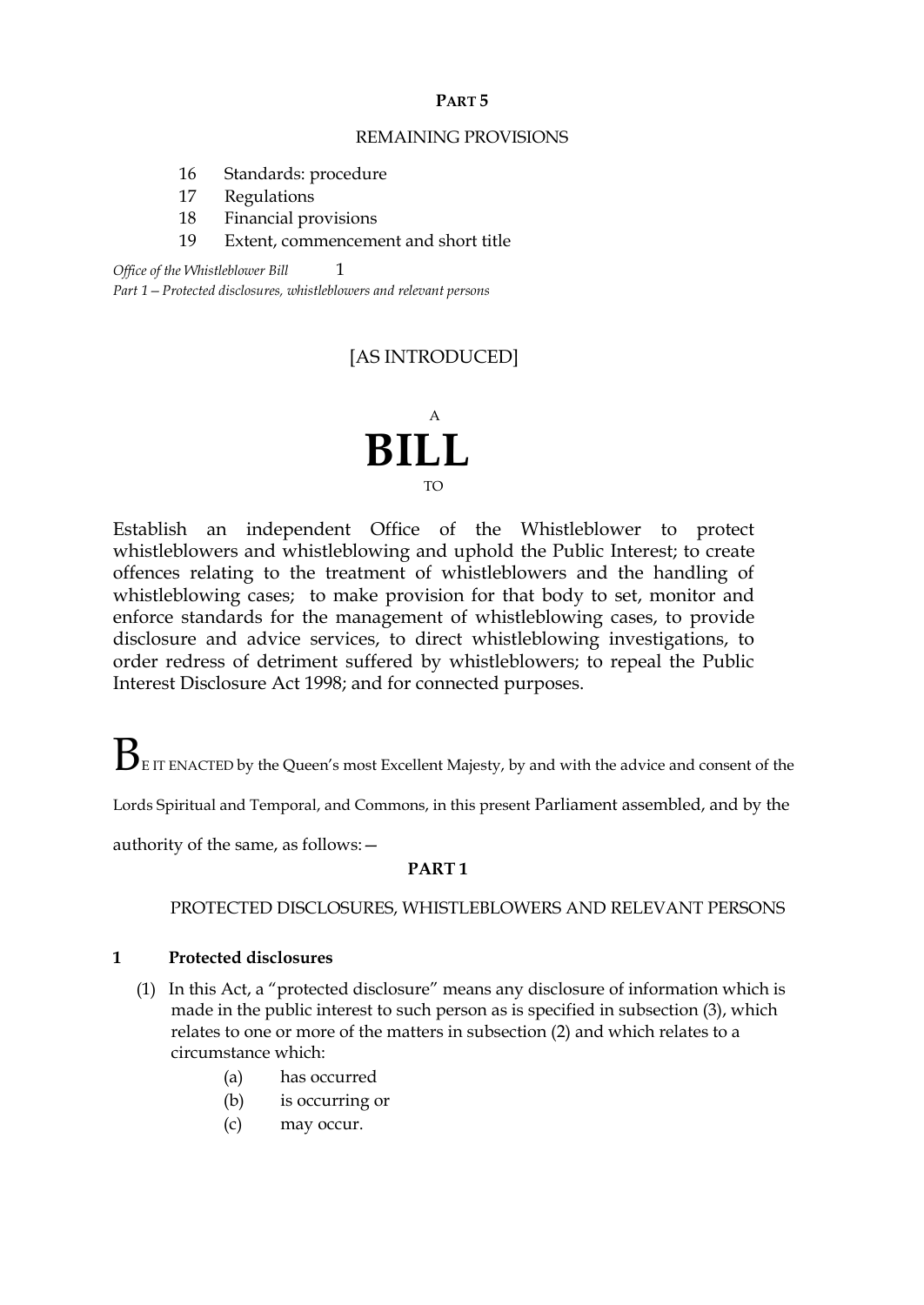## (2) Those matters are—

(a) a criminal offence or regulatory breach;

(b) the failure of any person including a relevant person to comply with a legal obligation;

(c) a miscarriage of justice;

(d) the endangering of the health or safety of any person;

(e) damage to the environment;

(f) mismanagement of public funds;

(g) misuse or abuse of authority;

(h) such other matter as may be prescribed in regulations made by the Secretary of State;

(i) concealment of information or removal or deletion or destruction of any documents relating to any of the above matters.

(3) Those persons are -

(a) the Office of the Whistleblower;

(b) a relevant person;

(c) a person who, in the reasonable belief of the person making the disclosure is a relevant person;

(d) a person to whom it is reasonable for the person making the disclosure to make that disclosure.

## **2 Whistleblowers**

In this Act, a person is a "whistleblower" if that person has made, makes or is intending to make a protected disclosure or is perceived by a relevant person to have made, be making or intending to make a protected disclosure.

# **3 Duties of relevant person**

- (1) In this Act, a "relevant person" means—
	- (a) an employer;
	- (b) a body acting on behalf of a group of employers;
	- (c) a regulator ;
	- (d) a public authority;
	- (e) any organisation with a statutory obligation to safeguard; or

(f) such person as may be prescribed by an order made by the Secretary of State for the purposes of this section.

(2) A relevant person must not subject, or cause or permit others to subject, a person to detriment as a consequence of that person —

(a) being or being perceived to be a whistleblower; or

(b) being or being perceived to be a person associated with a whistleblower or with a person perceived as a whistleblower;

(c) making an allegation (whether or not express) that a person has contravened this Act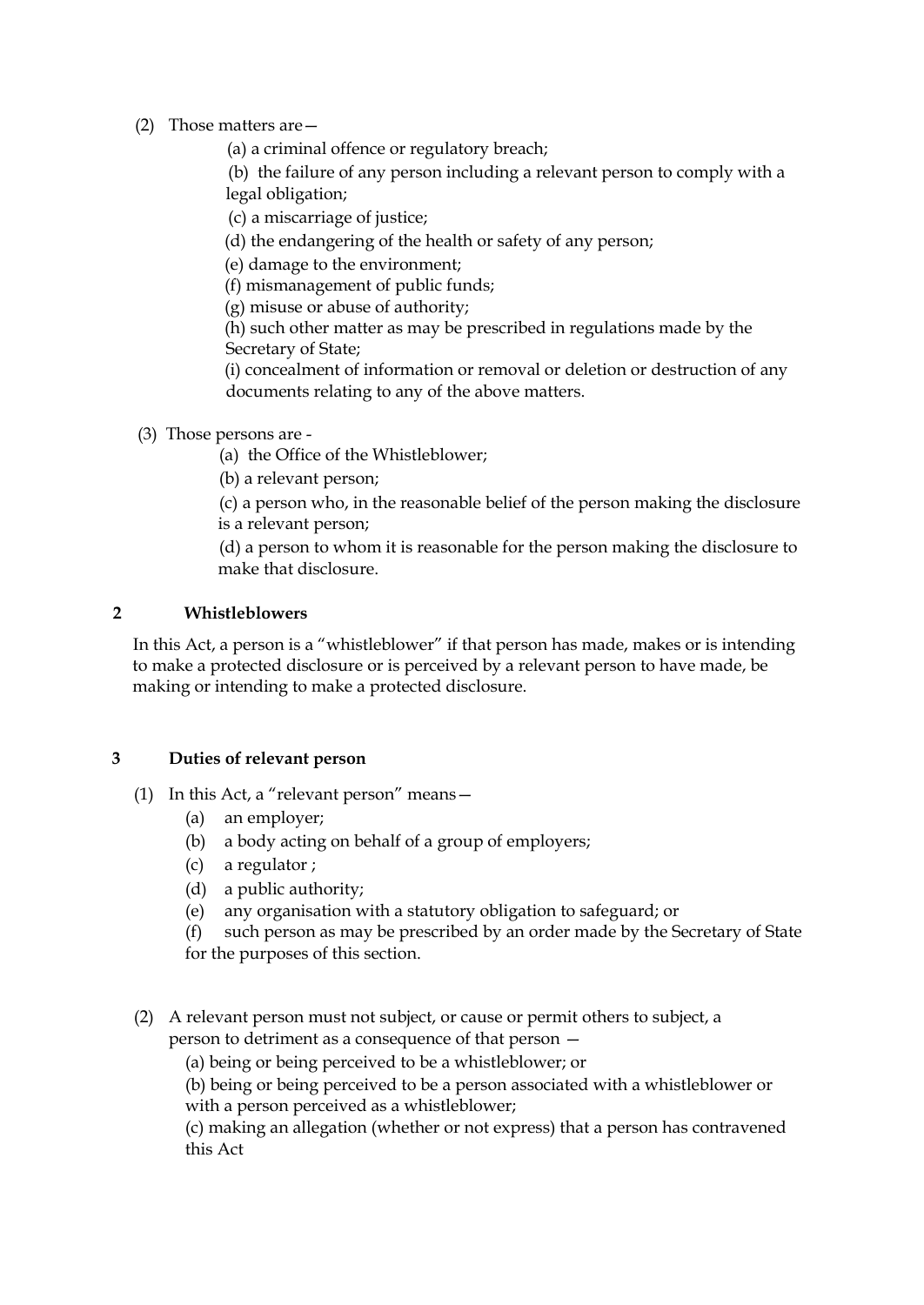(d) bringing proceedings or giving evidence or information in connection with this Act;

- (e) doing any other thing for the purposes of or in connection with this Act
- (f) being a person facilitating the making by another of a protected disclosure
- (3) For the purposes of section  $3(1)(a)$ , a protected disclosure is made to a relevant person if it is made by a whistleblower to any person who, in the reasonable belief of the whistleblower, is a person who is in a position:

(i) to address the matters raised in it; or

(ii) to refer it to a person who is in a position to address the matters raised in it.

- (4) A detriment is that which causes disadvantage loss or harm to a person.
- (5) A relevant person shall be obliged to respond timeously and in a co-operative manner with any request made of that person by the Office of the Whistleblower.
- (6) A relevant person to whom a protected disclosure has been made shall deal with that disclosure in accordance with such standards as may have been laid down from time to time by the Office of the Whistleblower.

## **PART 2**

# THE OFFICE OF THE WHISTLEBLOWER

### **4 Principal duty and objectives**

- (1) There shall be a body corporate called the Office of the Whistleblower (in this Act referred to as "the Office").
- (2) The principal duty of the Office is to protect whistleblowers and have oversight of the process of whistleblowing.
- (3) The Office shall carry out all its work in accordance with the principal duty.
- (4) The objectives of the Office are—
	- (a) to encourage and support whistleblowers to refer concerns to the appropriate authorities;
	- (b) to support an effective and fair whistleblowing process;
	- (c) to protect the public purse and ensure that wrongdoers bear the cost of wrongdoing revealed by whistleblowing;
	- (d) to promote good governance through the normalisation of whistleblowing:
	- (e) to ensure that concerns raised by whistleblowers are acted upon;
	- (f) to monitor and review the operation of this Act.
- (5) The Office shall seek to achieve those objectives consistently with its principal duty.
- (6) The functions of the Office are to—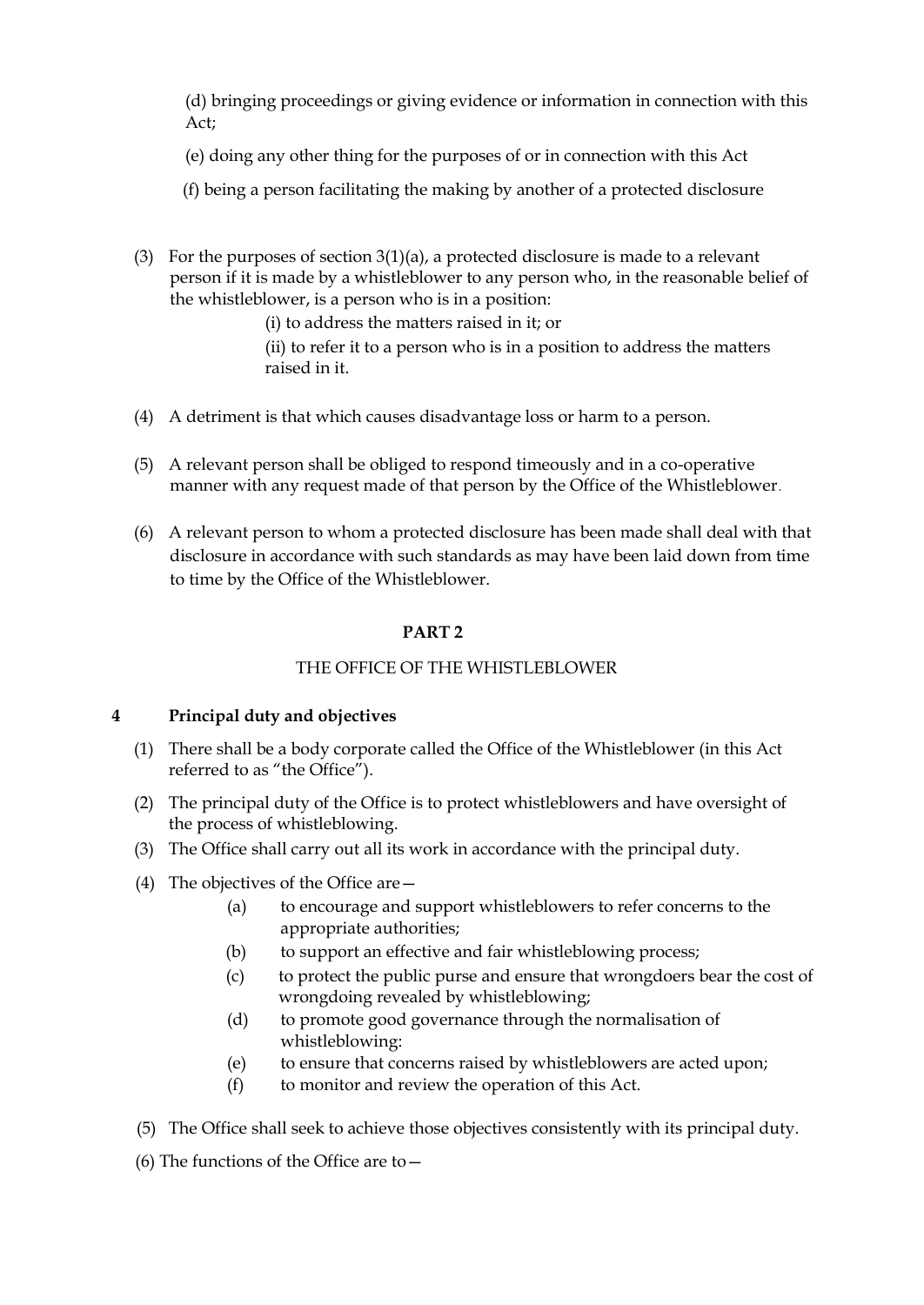- (a) set minimum standards for whistleblowing policies, procedures and reporting structures;
- (b) monitor the compliance of organisations with those standards;
- (c) enforce compliance with those standards;
- (d) bring prosecutions for the offences specified in Part 3;
- (e) provide an independent disclosure and reporting service;
- (g) provide information and advice on whistleblowing;
- (h) provide support for whistleblowers;
- (i) Share information with relevant regulatory and other bodies in the United Kingdom and abroad so far as it may judge this necessary or desirable to enable it to achieve its objectives or perform its other functions;
- (j) promote public awareness of the importance of whistleblowing and the protections provided to whistleblowers.

# **5 Governance**

- (1) The Office shall be led by an independent person to be appointed by the Secretary of State and who shall be known as the "Whistleblowing Officer" ("the Officer").
- (2) The work of the Office of the Whistleblower and of the Officer shall be overseen by a board of directors to be appointed from time to time by the Secretary of State.
- (3) The Office shall report regularly on the exercise of its duties, objectives and functions.
- (4) Reports under subsection (3) should be made to  $-$ 
	- (a) Senedd Cymru in relation to matters within its legislative competence;
	- (b) the Scottish Parliament in relation to matters within its legislative competence;
	- (c) Parliament in relation to all other matters, including the overall approach of the Office.
- (5) The Secretary of State may by regulations make further provision for the functions and governance of the Office.

# **6 Standards for handling protected disclosures**

- (1) The Office shall set minimum standards for relevant persons in carrying out their duties under section 3.
- (2) Standards for handling protected disclosures shall include requirements for—
	- (a) preserving the confidentiality and anonymity of the whistleblower;
	- (b) screening, assessment and investigation methods;
	- (c) referrals to other relevant regulatory or other bodies, both in the United Kingdom and foreign ;
	- (d) information to be provided to the whistleblower; and
	- (e) information to be reported to the Office.
	- (f) Any other matters as may to the Office seem appropriate
- (3) The Office may make such provision as may to it appear appropriate for the accreditation of whistleblowing schemes operated by a relevant persons as meeting the standards referred to under this section (an "accredited scheme").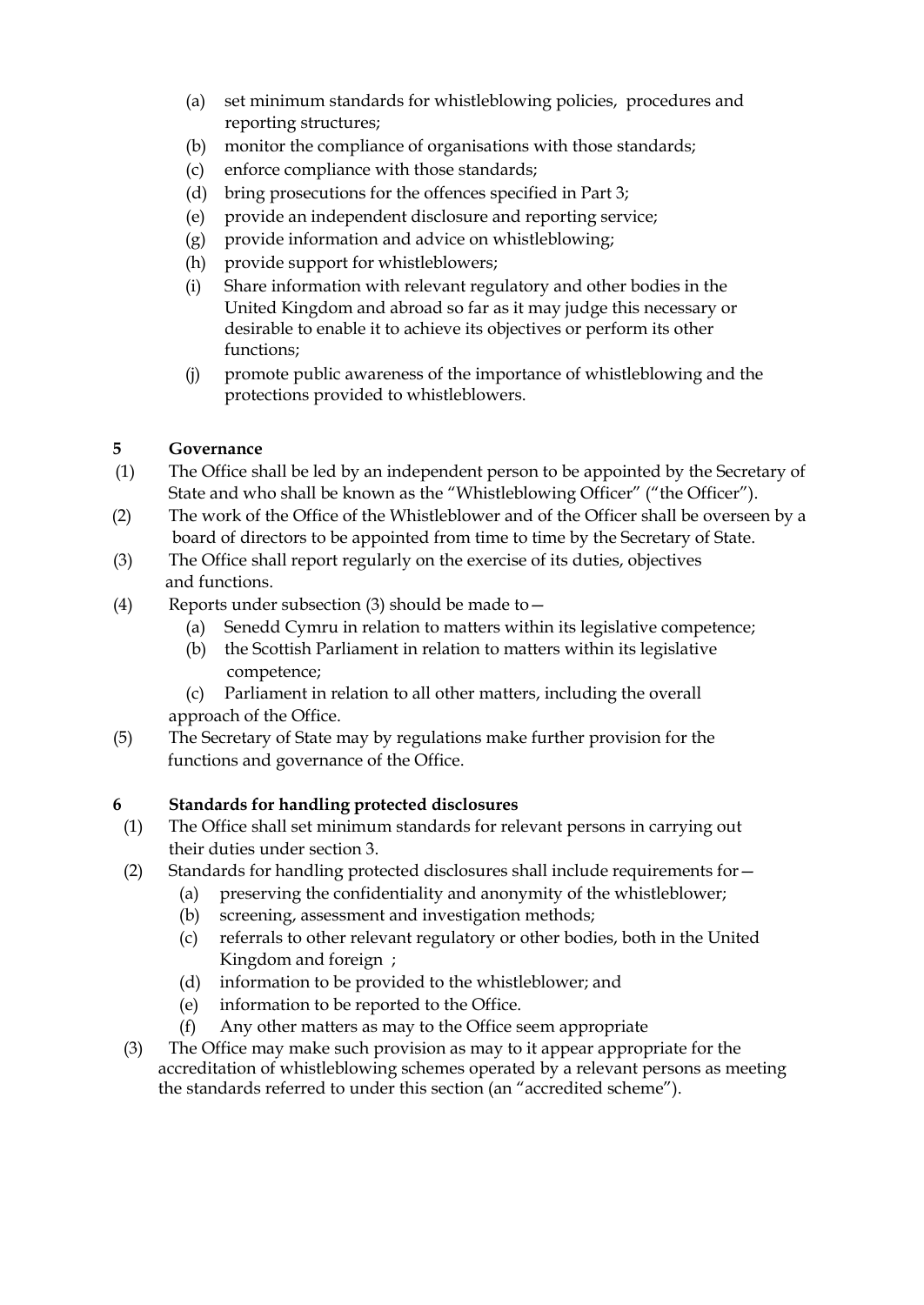## **7 Independent Investigation, disclosure and reporting service**

- (1) The Office shall have such powers in relation to whistleblowing complaints (including powers to establish schemes for the recognition of whistleblowers, powers of investigation in relation to whistleblowing complaints, and in relation to the handling of complaints by relevant persons) and such other matters falling within its rights and duties as may be prescribed in regulations made from time to time by the Secretary of State.
- (2) In particular, such regulations shall include:
	- (a) provision for the Office to assess complaints made to it by whistleblowers, to process such complaints (other than those it shall have determined to be frivolous, malicious or vexatious) and to refer such complaints to the relevant regulator, as well also as to conduct its own investigation into a protected disclosure made by a whistleblower if—
		- (i) the whistleblower has no access to an accredited scheme; or
		- (ii) the whistleblower reasonably believes that he or she is being subjected to detriment, victimised or obstructed in his or her use of an accredited scheme; or
		- (iii) there is a risk of the concealment or destruction of evidence should the whistleblower use an accredited scheme; or
		- (iv) there is, in the opinion of the Office, a serious or imminent risk to the public
	- (b) provision for the Office to assess and where appropriate investigate a report that a protected disclosure has not been handled in accordance with the standards specified in section 6;
	- (c) provision for the exercise by the Office of powers of entry and inspection.
- (3) The office shall not consider a complaint made by a Whistleblower under this section unless it is presented—

(a) before the end of the period of six months beginning with the date of the act or failure to act to which the complaint relates or, where that act or failure is part of a series of similar acts or failures, the last of them, or

(b) within such further period as the office considers reasonable in a case where it is satisfied that it was not reasonably practicable for the complaint to be presented before the end of that period of three months.

(4) For the purposes of subsection  $(3)$  –

(a) where an act extends over a period, the "date of the act" means the last day of that period, and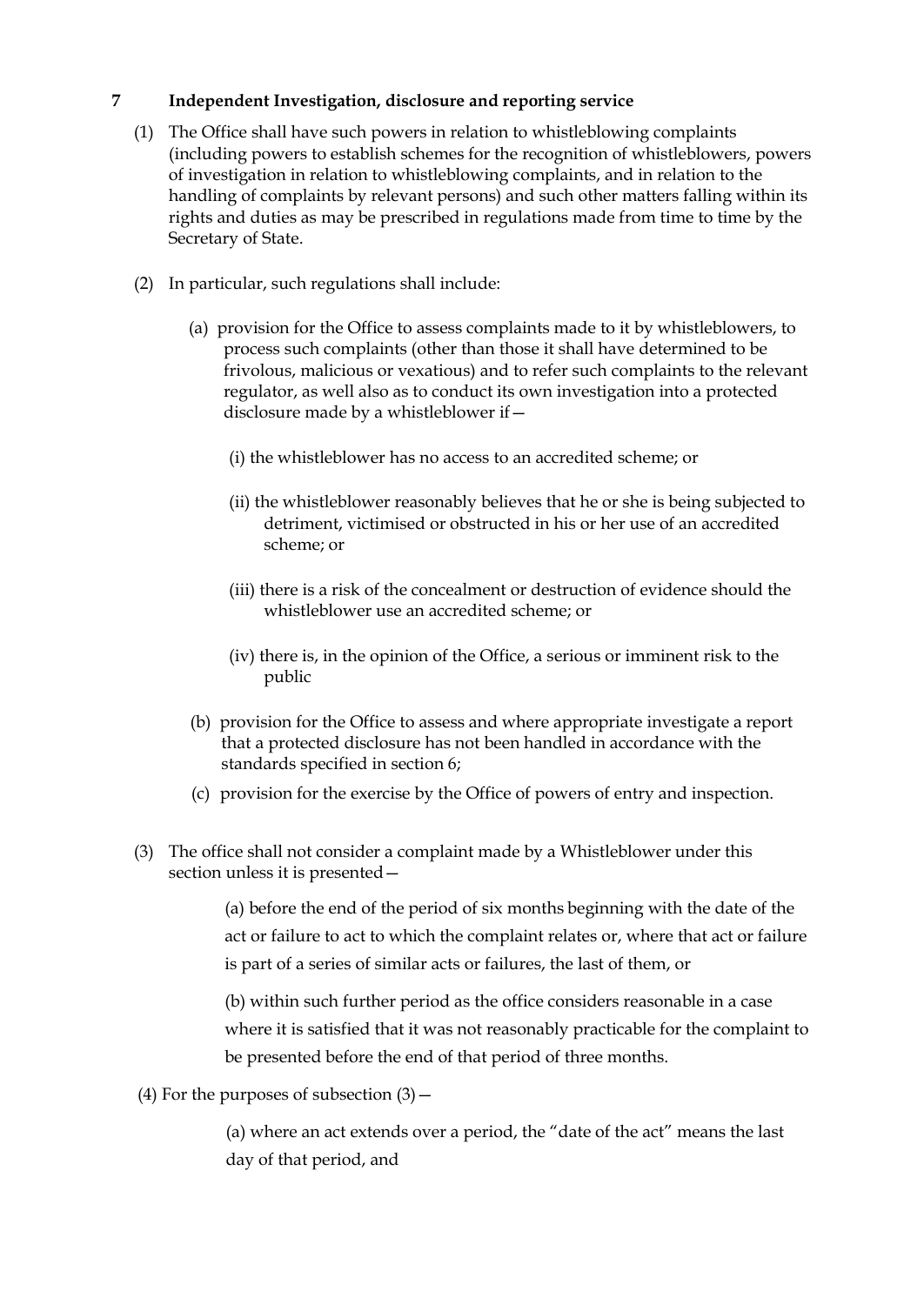(b) a deliberate failure to act shall be treated as done when it was decided on;

and, in the absence of evidence establishing the contrary, a relevant person shall be taken to decide on a failure to act when that person does an act inconsistent with doing the failed act or, if that person has done no such inconsistent act, when the period expires within which that person might reasonably have been expected to do the failed act if it were to be done.

## **8 Information notices**

(1) The Office may issue a written notice (an "information notice")

(a) requiring any person to provide such information as the Office reasonably requires for the purposes of carrying out the Office's functions. (b) requiring any person to provide the Office with such information as the Office may require for the purposes of investigating any of the offences specified in Part 3 of this Act;

- (2) An information notice shall state
	- (a) whether it is given under subsection  $1(a)$  or  $1(b)$ , and
	- (b) the reason why the Office requires the information
- (3) An information notice may
	- (a) specify or describe particular information or a category of information;
	- (b) specify the form in which the information must be provided;

(c) specify the time at which, or the period within which, the information must be provided;

(d) specify the place at which or the manner in which the information must be provided;

- (4) An information notice shall specify—
	- (a) the consequences of failure to comply with it, and
	- (b) rights of appeal under section 11
- (5) An information notice may not require a person to provide information before the end of the period within which an appeal can be brought against the notice.
- (6) If an appeal is brought against an information notice, the information need not be provided pending the determination or withdrawal of the appeal.
- (7) If an information notice—

(a) states that, in the Office's opinion, the information is required urgently, and (b) gives the Office's reasons for that opinion ("an urgency statement"), subsections (5) and (6) shall not apply but the notice must not require the information to be provided before the end of the period of 24 hours beginning when the notice is

given.

(8) The Office may withdraw an information notice by written notice to the person to whom it was given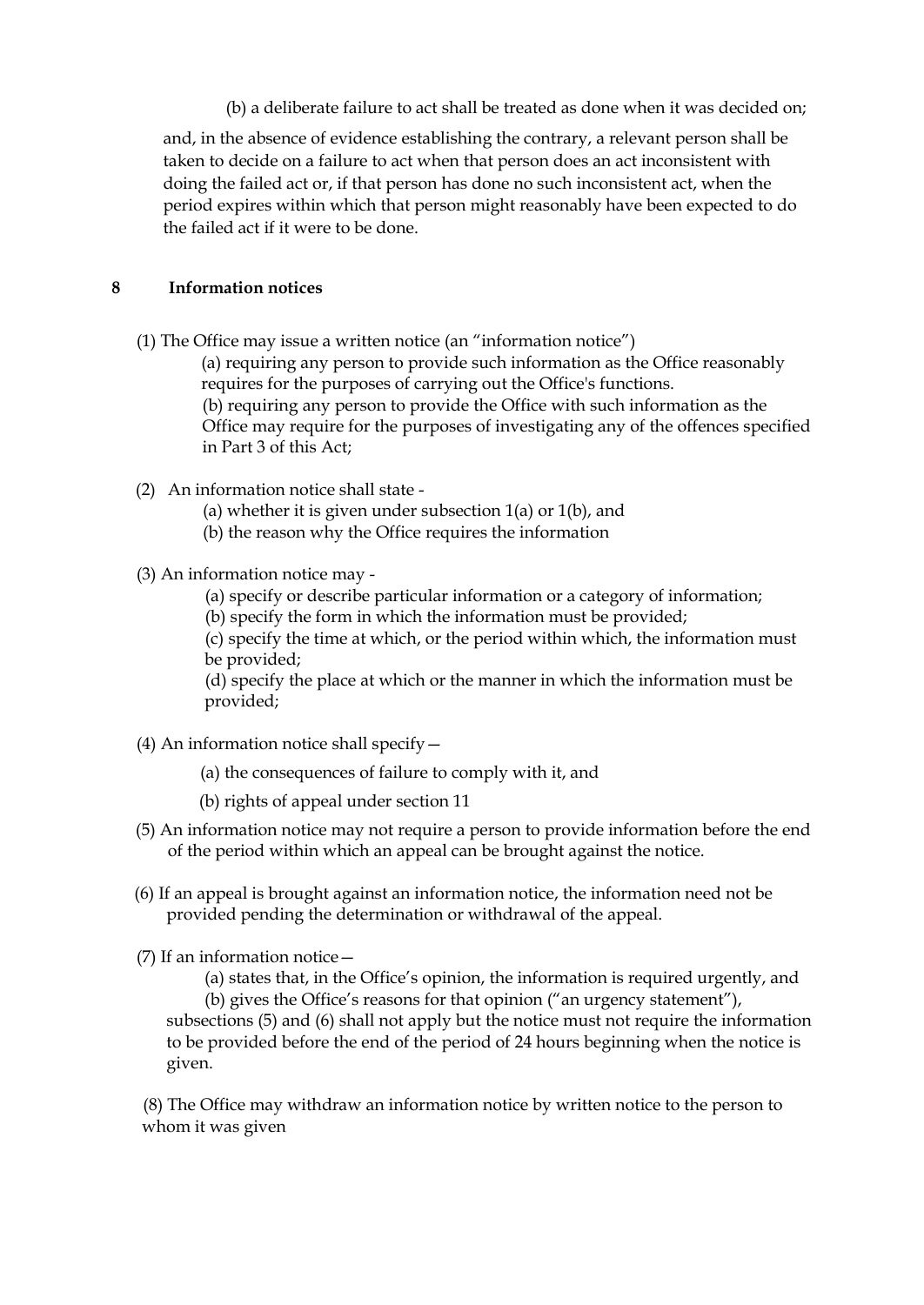(9) An information notice shall not require a person to give the Office information to the extent that requiring the person to do so would involve an infringement of the privileges of either House of Parliament.

(10) An information notice shall not require a person to give the Office information in respect of a communication which is made subject Legal Professional privilege.

(11) Save as provided in subsection (12), an information notice shall not require a person to provide the Office with information if doing so would, by revealing evidence of an offence, expose the person to criminal proceedings in respect of that offence.

(12) The reference to an offence in subsection (11) does not include an offence under—

(a) this Act;

(b) section 5 of the Perjury Act 1911 (false statements made otherwise than on oath);

- (c) section 44(2) of the Criminal Law (Consolidation) (Scotland) Act 1995 (false statements made otherwise than on oath);
- (d) Article 10 of the Perjury (Northern Ireland) Order 1979 (S.I. 1979/1714 (N.I. 19)) (false statutory declarations and other false unsworn statements);

(e) An oral or written statement provided by a person in response to an information notice may not be used in evidence against that person in criminal proceedings in respect of an offence under this Act (other than an offence under subsection (14) unless in those proceedings:

(i) in giving evidence the person makes a statement inconsistent with the written statement, or

(ii) evidence relating to the written statement is adduced, or a question relating to it is asked, by that person or on that person's behalf.

(13) If, on an application by the Office to the Tribunal, the Tribunal is satisfied that a person has failed to comply with a requirement of an information notice, it may make an order requiring the person to provide to the Office —

(a) information referred to in the information notice;

(b)other information which the Tribunal is satisfied that the Office requires, having regard to the statement included in the notice in accordance with section 8(2)(b). Shall make an adverse inference against the non-compliance party.

(14) Such order —

(a) shall specify the time by which, or the period within which, the information is required to be provided,

(b) may specify the form in which the information is required to be provided, and

(c) may specify the place at which the information is required to be provided

(15) In the event of a person failing to comply with such an order, the Office may draw an adverse inference from such failure;

(16) Any person who fails to take all reasonable steps to comply with the requirements of an information notice shall be subject to a civil penalty in terms of section 21 hereof.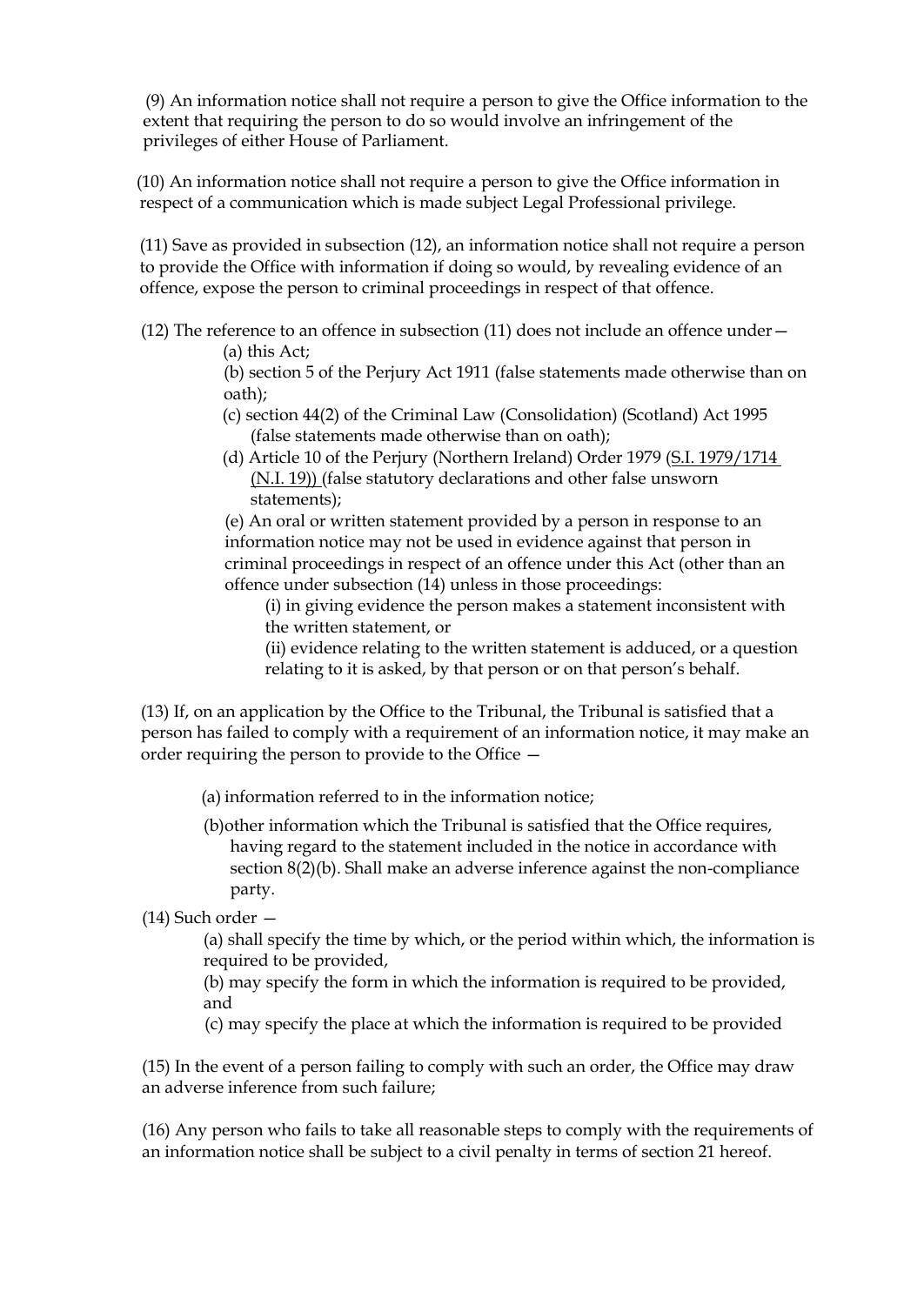# **9 Action notices**

- 1) If the Office is of the opinion that a person—
	- (a) is contravening one or more standards specified in section 6, or
	- (b) has contravened one or more of those standards in circumstances which make it likely that the contravention will continue or be repeated,

it may issue a written notice (an "action notice") which requires the person to take, or refrain from taking, such steps as are specified in the notice.

- 2) An action notice given in reliance on subsection (1) may impose only such requirements as the Office may consider appropriate having regard to the failure, whether or not for the purpose of remedying the failure.
- 3) An action notice must provide information concerning-
	- (a) The consequences of failure to comply with it, and
	- (b) The rights of Appeal under section 11
- 4) An action notice may specify the time or times at which or period or periods within which a requirement imposed by the notice must be complied with. That period shall not fall before the end of the period within which an appeal can be brought against the notice.
- 5) If an appeal is brought against an action notice, any requirement in the notice need not be complied with pending determination or withdrawal of the appeal
- 6) If an action notice –

(a) states that in the Office's opinion it is necessary for a requirement to be complied with urgently; and

(b) states reasons for that opinion ('an urgency statement") subsection (5) does not apply but the notice must not itself require the requirement to be complied with before the end of the period of 24 hours beginning when the notice is given.

- 7) Section 12 (civil penalties) applies to any person who fails to take all reasonable steps to comply with an action notice.
- 8) The Office may cancel an information notice by written notice to the person to whom it was given
- 9) A person to whom an action notice is given may apply in writing to the Office for the cancellation or variation of the notice.
- 10) An application under subsection (9) may be made at any time, but, if made after the period within which an appeal can be brought against the notice may brought only on the ground that, by reason of a change of circumstances, one or more of the provisions of that notice need not be complied with in order to remedy the failure identified in the notice.

11) On consideration of an application under subsection (9), the Office may cancel or vary an information notice.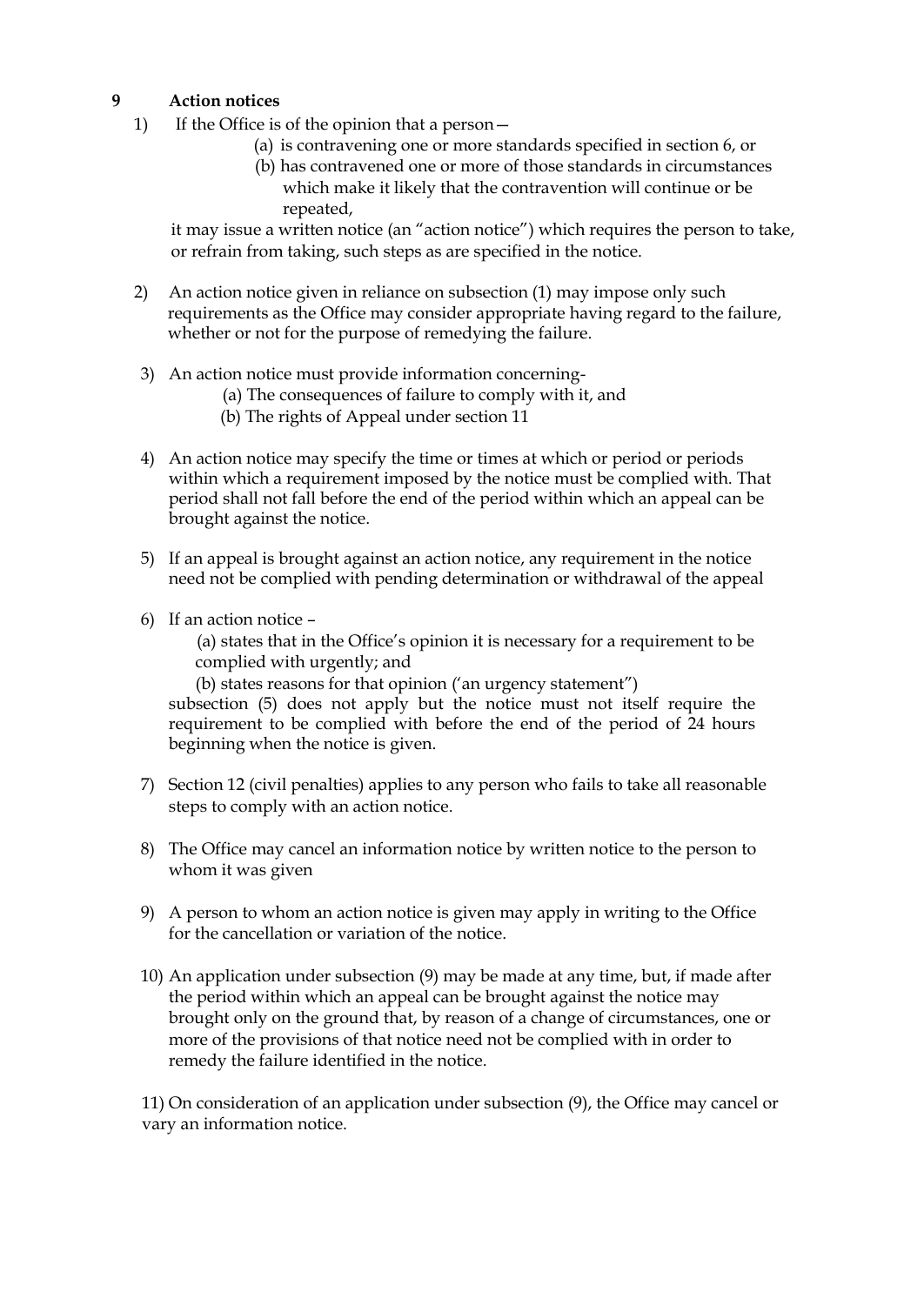12) Any person who fails to take all reasonable steps to comply with the requirements of an action notice shall be subject to a civil penalty in terms of section 21 hereof.

# **10 Redress Orders**

- (1) In the event that the Office is of the opinion that a relevant person has subjected a person to detriment as a consequence of that person being a person specified in section 3(2), it may issue an order (a "redress order") to the relevant person directing the relevant person to take, or refrain from taking, such steps as may be specified in the order so as to provide to the whistleblower such redress as the Office may determine.
- (2) A redress order shall include an order for financial redress where loss or damage has been incurred. No such order shall be subject to any cap.
- (3) For the purposes of determining whether to issue a redress order, the Office shall assume that a whistleblower who has been subject to detriment was subject to that detriment for the reasons in subsection (1) unless the relevant person can on the balance of probabilities prove otherwise.
	- (4) The Office may issue a redress order whether the detriment was caused—
		- (a) deliberately;
		- (b) recklessly
		- (c) negligently; or
		- (d) otherwise in breach of a statutory or other legal duty owed by the relevant person to the whistleblower;

(5) The Office may cancel or vary a redress order by giving written notice to the person to whom the Order was addressed.

(6) Any person who fails to take all reasonable steps to comply with a redress order shall be subject to a civil penalty in terms of section 21 hereof.

# **11. Interim Relief Orders**

- (1) The Office may issue an Interim Relief Order in the event that it considers it reasonably necessary to do so in order to protect the interests of a whistleblower pending the completion of investigations concerning a complaint from that whistleblower or into the content of a protected disclosure.
- (2) Such Order shall specify such interim relief as the Office may consider appropriate;
- (3) Any person who fails to take all reasonable steps to comply with an interim relief order shall be subject to a civil penalty in terms of section 21 hereof.

# **12. Publication of Guidance**

The Office shall publish from time to time Guidance concerning the manner in which the Office exercises or proposes to exercise its functions and powers in connection with the issuing of -

(i) information notices;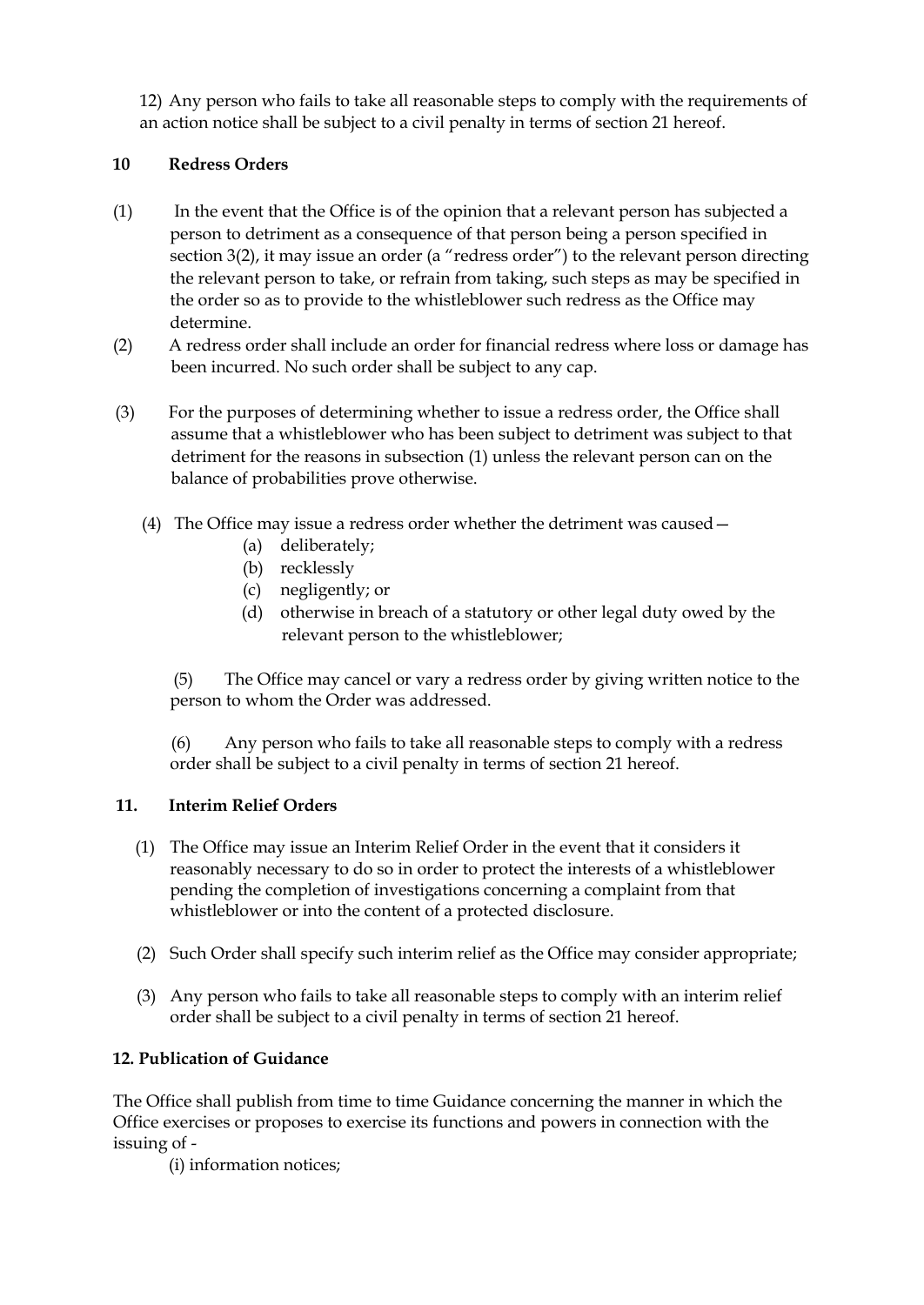(ii) action notices; (iii) redress orders; (iv) interim relief orders; and (iv) civil penalties

## **PART 3**

### FIRST TIER TRIBUNAL

#### **13 First Tier Tribunal**

- (1) The Secretary of State shall by regulations make provision for the establishment of a tribunal to be known as the First Tier Tribunal.
- (2) In this Act, "the Tribunal" in relation to any appeal, application or reference, means the First Tier Tribunal, unless otherwise provided.
- (3) The Tribunal shall exercise the jurisdiction conferred on it:
	- (a) by or by virtue of this Act;
	- (b) by any other Act or regulations, whether passed before or after this Act.

### **14 Appeals: general**

(1) An appeal may be brought to the Tribunal against any decision, direction or order of the Office.

(2) Such an appeal may be brought by -

### (a) any person to whom the Office may have issued -

- (i) an information notice;
- (ii) an action notice;
- (iii) a redress order;
- (iv) an interim relief order;
- (v) a civil penalty;
- (vi) a finding under section 7(2) (a) that a complaint is frivolous, malicious or vexatious; or
- (vii) an order pursuant to section 14(3).
- (b) a whistleblower or any other person specified in section 3(2) in whose favour the Office has granted or failed to grant -
	- (i) a redress order or
	- (ii) an interim relief order;

or has otherwise made a determination upon or concerning or has failed to make a determination upon or concerning that person's complaint;

(c) Any other person whom the Secretary of State may by regulations prescribe.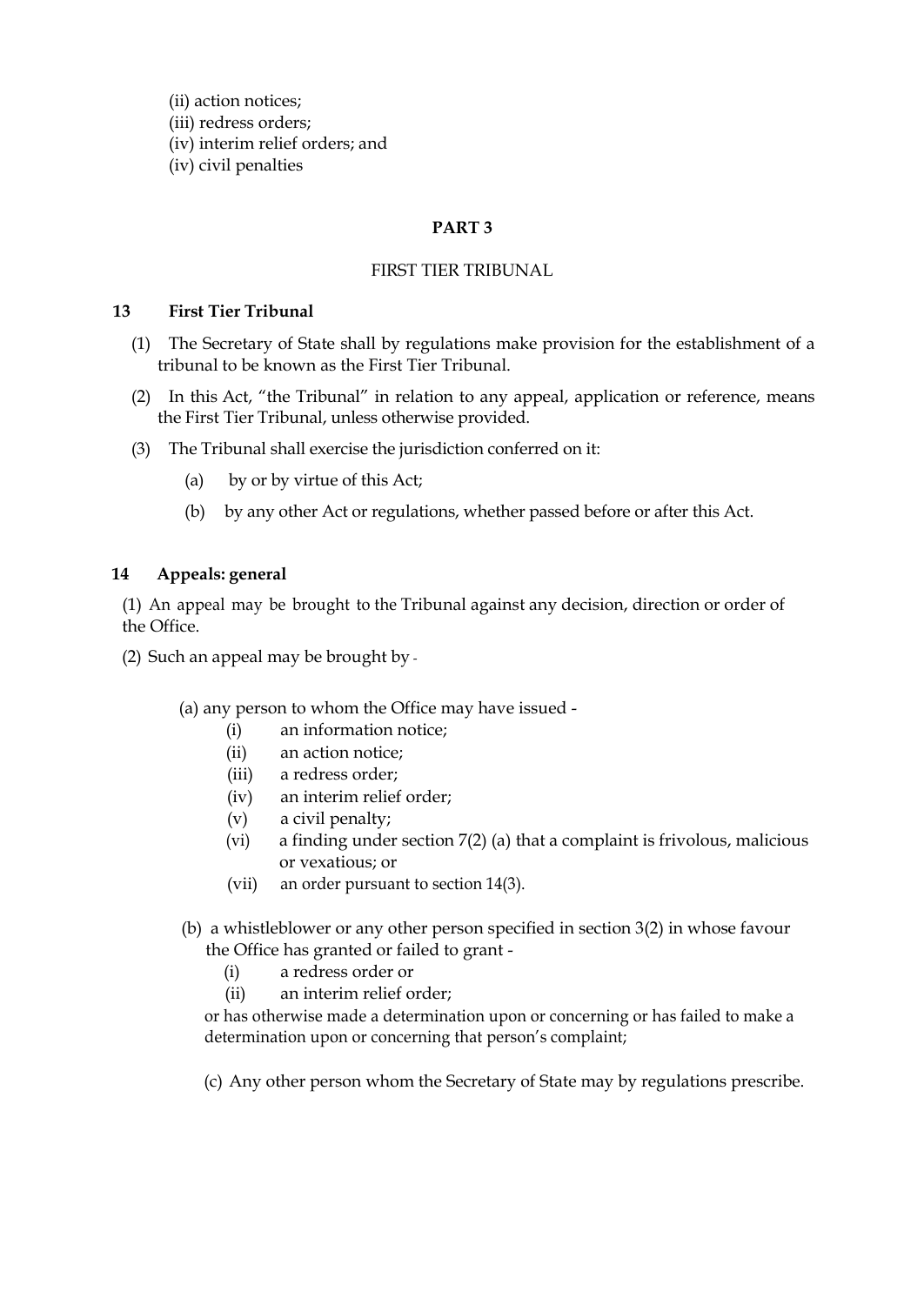(3) Such appeal may be on a matter of law, a matter of fact or a matter of fact and law, and to that end, the Tribunal may review any determination of fact on which the notice or decision being appealed was based.

(4) In determining such appeal, the Tribunal may uphold, recall or vary such order, notice or penalty as may have been made by the Office or may in any case substitute such Order as it considers appropriate, and may do so also in the event of a change of circumstances since the original order or notice may have been made.

- (5) In determining such an appeal the Tribunal—
	- (a) must consider afresh the decision, direction or order appealed against, and
	- (b) may take into account evidence which was not available to the Office.
- (6) The Tribunal may—
	- (a) dismiss the appeal, or
	- (b) if it allows the appeal
		- (i) remit the matter to the Office, or
		- (ii) exercise any power which the Office could exercise.

### **15 Appeals: orders under s.8**

- (1) Section 14(4) and section 14(5)(a) do not apply in relation to an appeal against an order made under section8 (power to issue an information notice).
- (2) On such an appeal the Tribunal must consider whether the information or document in question is relevant to the discharge of the functions of the Office.

(3) The Tribunal may allow such an appeal only if it is satisfied that the information or documentin question does not fall within subsection (2).

### **16 Appeals: urgency statements**

(1) Without prejudice to the foregoing generality, where an information notice or action notice contains an urgency statement, the person upon whom the notice was served may apply to the Tribunal for either or both of the following –

> (a) the disapplication of the Urgency Statement in relation to some or all of the requirements of the notice;

> (b) a change to the time at which, or the period within which, a requirement of the notice must be complied with.

- (2) On determining an application under subsection (1), the Tribunal may do any of the following—
	- (a) direct that the notice is to have effect as if it did not contain the Urgency Statement;
	- (b) direct that the inclusion of the Urgency Statement is not to have effect in relation to a requirement of the notice;
	- (c) vary the notice by changing the time at which, or the period within which, a requirement of the notice must be complied with;
	- (d) vary the notice by making such other changes as may be required to give effect to a direction under subsection (a) or (b) or in consequence of a variation under subsection (c).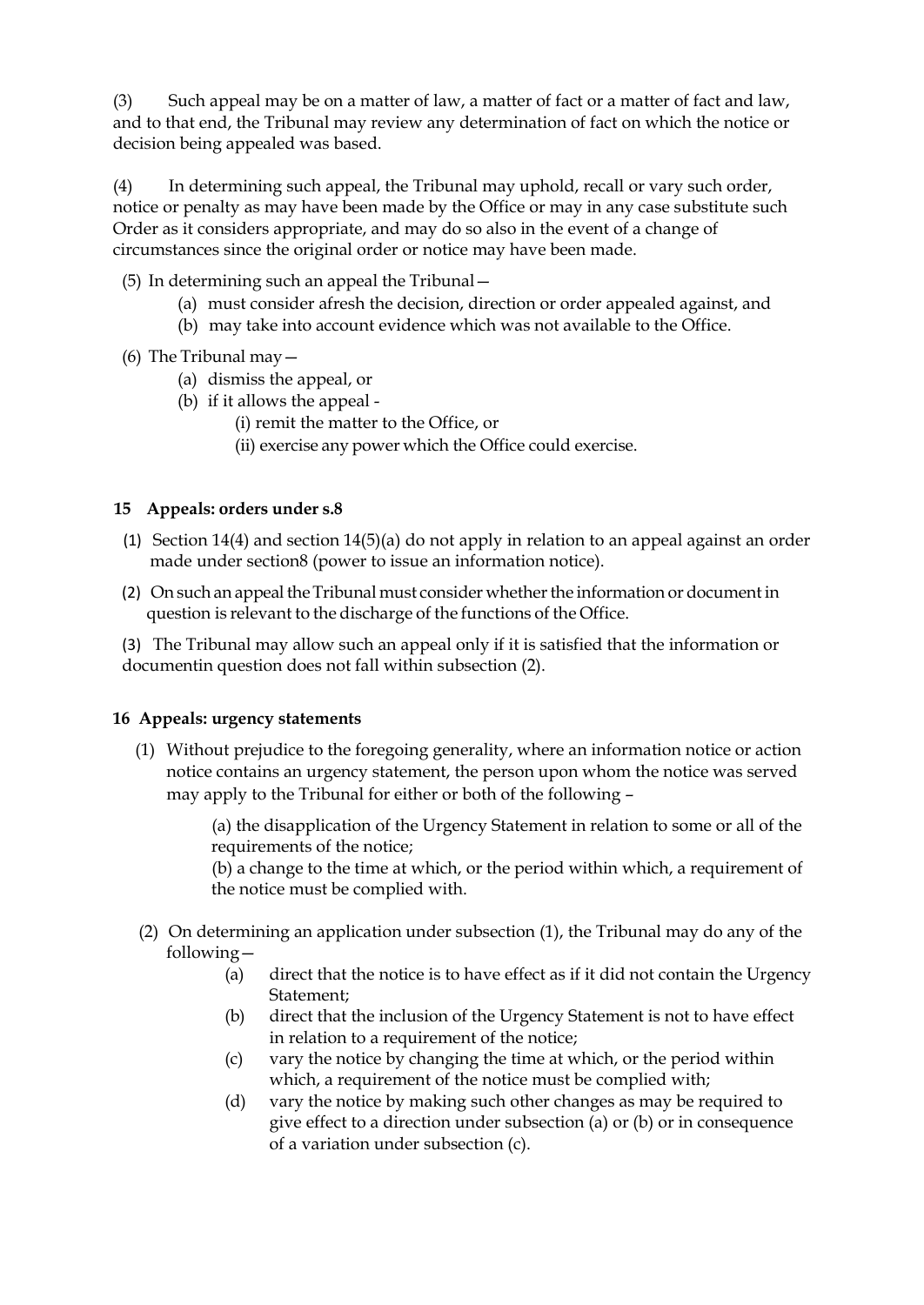(3) The decision of the Tribunal on an application under subsection (1) shall be final and not subject to Appeal to the Upper Tribunal.

#### **17 Conduct of hearings**

A person may appear before the First Tier Tribunal in person or be represented by  $-$ 

- (a) counsel or a solicitor,
- (b) a representative of a trade union or an employers' association, or
- (c) any other person whom he desires to represent him.

### **18 First Tier Tribunal procedure regulations**

(1) The Secretary of State shall by regulations make such provision as appears to him to be necessary or expedient with respect to proceedings before the First Tier Tribunal.

(2) Proceedings before the First Tier Tribunal shall be instituted in accordance with the First Tier Tribunal procedure regulations.

- (3) The First Tier Tribunal procedure regulations shall, in particular, include provision—
	- (a) for requiring persons to attend to give evidence and produce documents and for authorising the administration of oaths to witnesses,
	- (b) for enabling the First Tier Tribunal, on the application of any party to the proceedings before it or of its own motion, to order—

(i) in England and Wales, such discovery or inspection of documents, or the furnishing of such further particulars, as might be ordered by the county court on application by a party to proceedings before it, or

(ii) in Scotland, such recovery or inspection of documents as might be ordered by a sheriff,

(c) for prescribing the procedure to be followed in any proceedings before the First Tier Tribunal, including provision for enabling the First Tier Tribunal to review its decisions, and revoke or vary its orders and awards, in such circumstances as may be determined in accordance with the regulations,

(d) for prescribing the procedure to be followed in proceedings involving questions of national security,

(e) for prescribing the time limit of not less than 12 weeks for appeals and applications to the First Tier Tribunal;

(f) for providing extensions of time in which to appeal or submit applications to the First Tier Tribunal in circumstances in which it is just and equitable to do so;

(g) for providing for circumstances in which the Tribunal shall refer a matter to the appropriate prosecuting authority;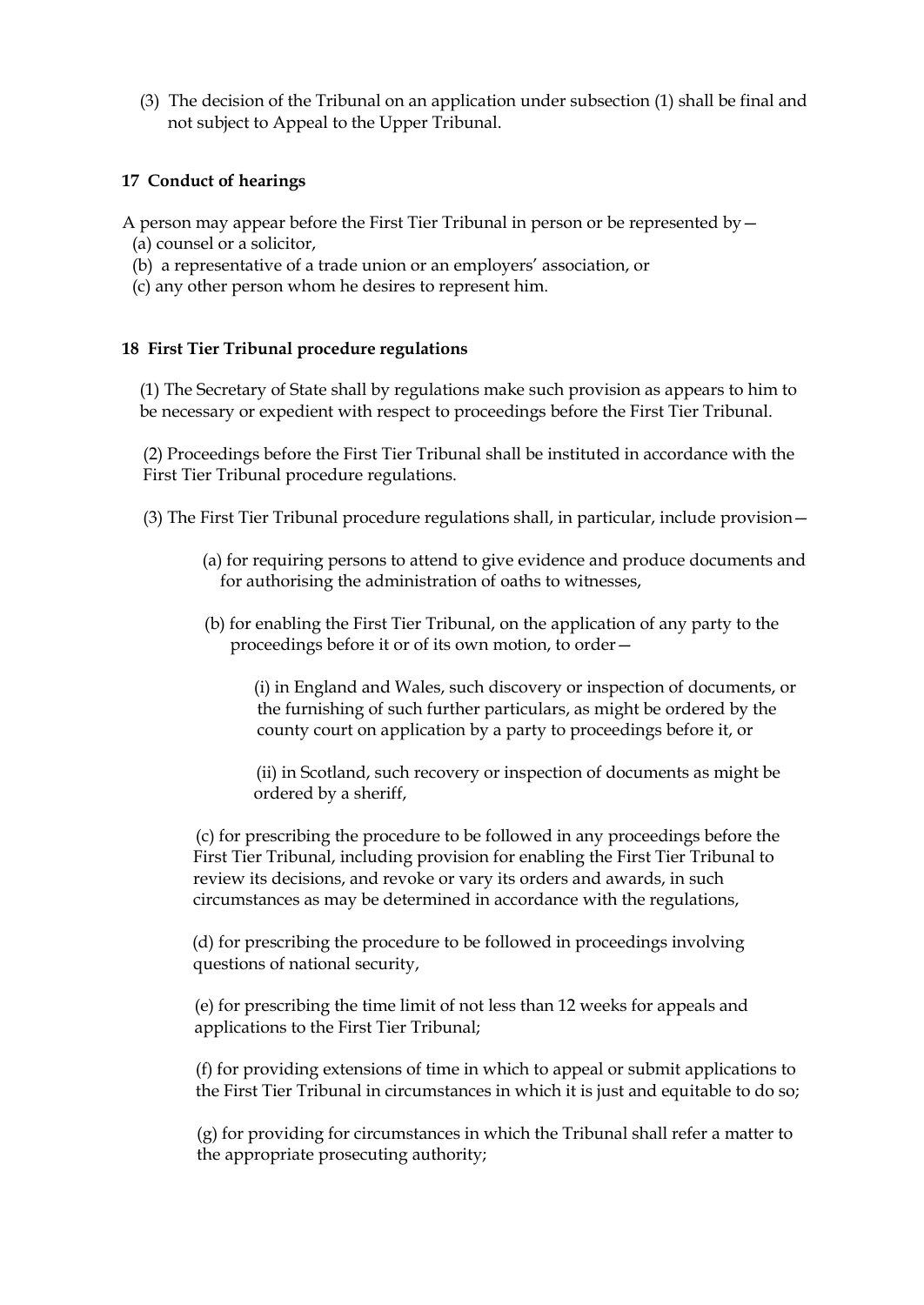(h) for providing for an uplift in any damages awarded in the event that there has occurred such conduct as is referred to in section  $1(2)(g)$ 

#### **19 Remission of matters to Office**

References to the power to remit a matter to the Office are to the power to remit the matter—

(a) generally, or (b) for determination in accordance with a finding made or direction given by the Tribunal.

### **20 Appeal to Upper Tribunal.**

Save as provided for in section 16(3) an appeal lies to the Upper Tribunal on any question of law arising from any decision of, or arising in any proceedings under this Act before the First Tier Tribunal.

#### **PART 4**

#### CIVIL PENALTIES

#### **21 Civil penalties**

- (1) Where the Office is satisfied that by reason of any person's failure to comply with that person's obligations under sections 8, 9, 10, or 11, the Office may by notice in writing require that person to pay, within a prescribed period, a penalty in respect of that failure not exceeding the maximum amount.
- (2) In this section "the maximum amount" means—
	- (a) in the case of an individual, 10% of that individual's gross annual income, not to exceed £50,000; and
	- (b) in any other case,  $10\%$  of annual global turnover, not to exceed £18,000,000; or
	- (c) such higher maximum amounts as the Secretary of State may from time to prescribe
- (3) In the event of a penalty being imposed under this section, the amount of that penalty shall be payable directly to the Office.
- (4) In the event of such penalty not being recovered the Office shall be entitled to seek to recover the same by way of such means of civil enforcement or diligence as may be available to it in England and Wales, Scotland or Northern Ireland as may be appropriate.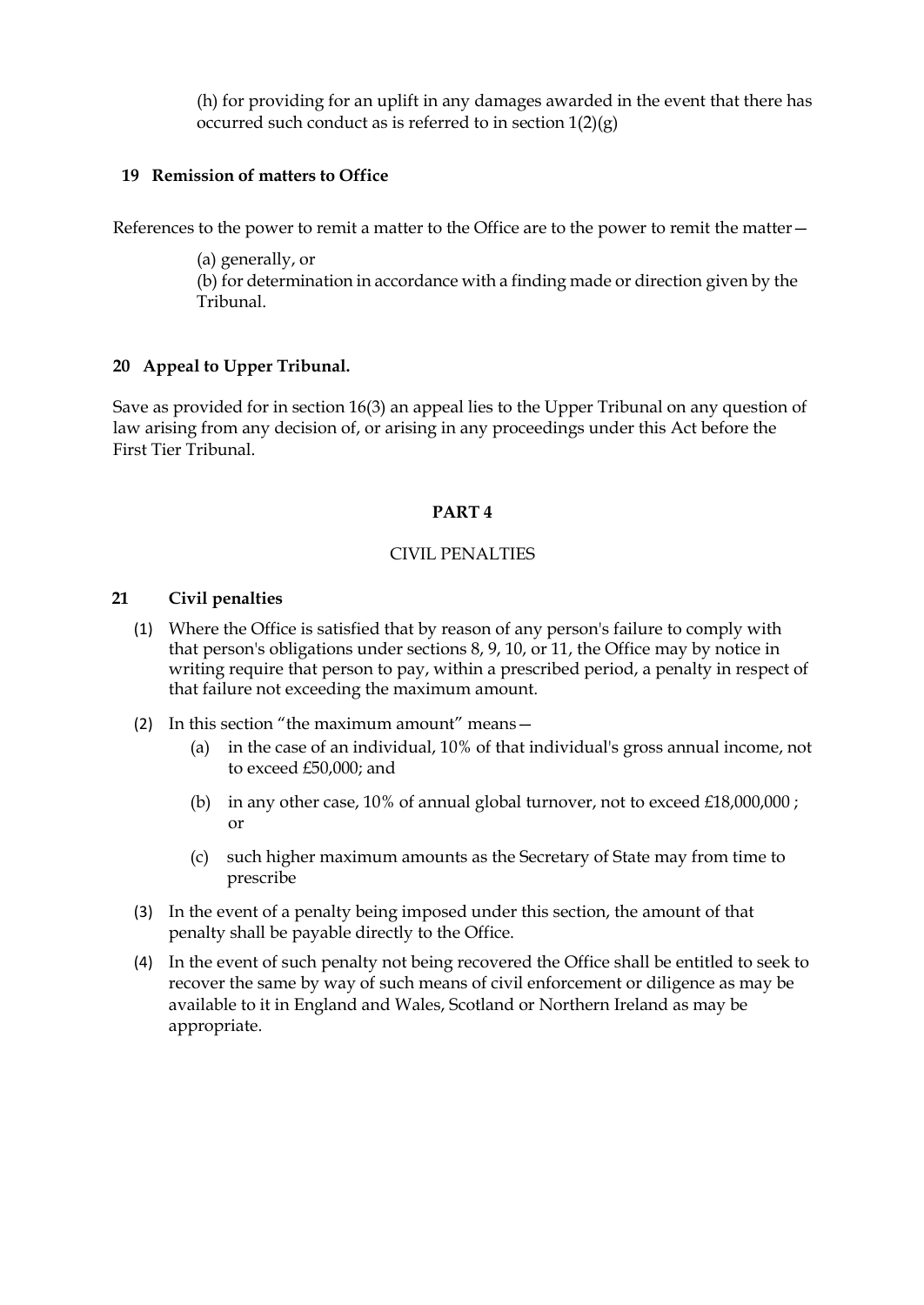## **PART 5**

#### CRIMINAL OFFENCES

#### **22 Offence of subjecting a whistleblower to detriment**

- (1) A person who intentionally or recklessly submits such a person as is specified in section 3(2) to detriment shall be guilty of an offence.
- (2) A person guilty of an offence under subsection (1) is liable—
	- (a) on summary conviction in England and Wales, to a fine;
	- (b) on summary conviction in Scotland, to a fine not exceeding the statutory maximum;
	- (c) on conviction on indictment, to imprisonment for a term not exceeding 18 months or a fine, or both.
- (3) In determining the sentence to be imposed upon conviction of a person of an offence under this Act the Court may treat as an aggravating factor that the victim was subjected to detriment for the reason of retaliation.

### **23 Other Offences**

(1) It is an offence for a person, in response to an information notice  $-$ 

(a) to make a statement which that person knows to be false in any material respect; or

- (b) recklessly to make a statement which is false in any material respect.
- (2) Where a person has been served with an information notice, it is an offence for the person -

(a) to destroy or otherwise dispose of, conceal, block or (where relevant) falsify or otherwise modify all or any part of the information, document, equipment or material, or

(b) to cause or permit the destruction, disposal, concealment, blocking, falsification or modification of all or part of the information, document, equipment or material,

with the intention of preventing the Office from being provided with or directed to, or examining all or any part of the information, document, equipment or material.

(3) It is a defence for a person charged with an offence under subsection (2) to prove that the destruction, disposal, concealment, blocking, falsification or modification would have occurred in the absence of the person to whom the notice may have been given.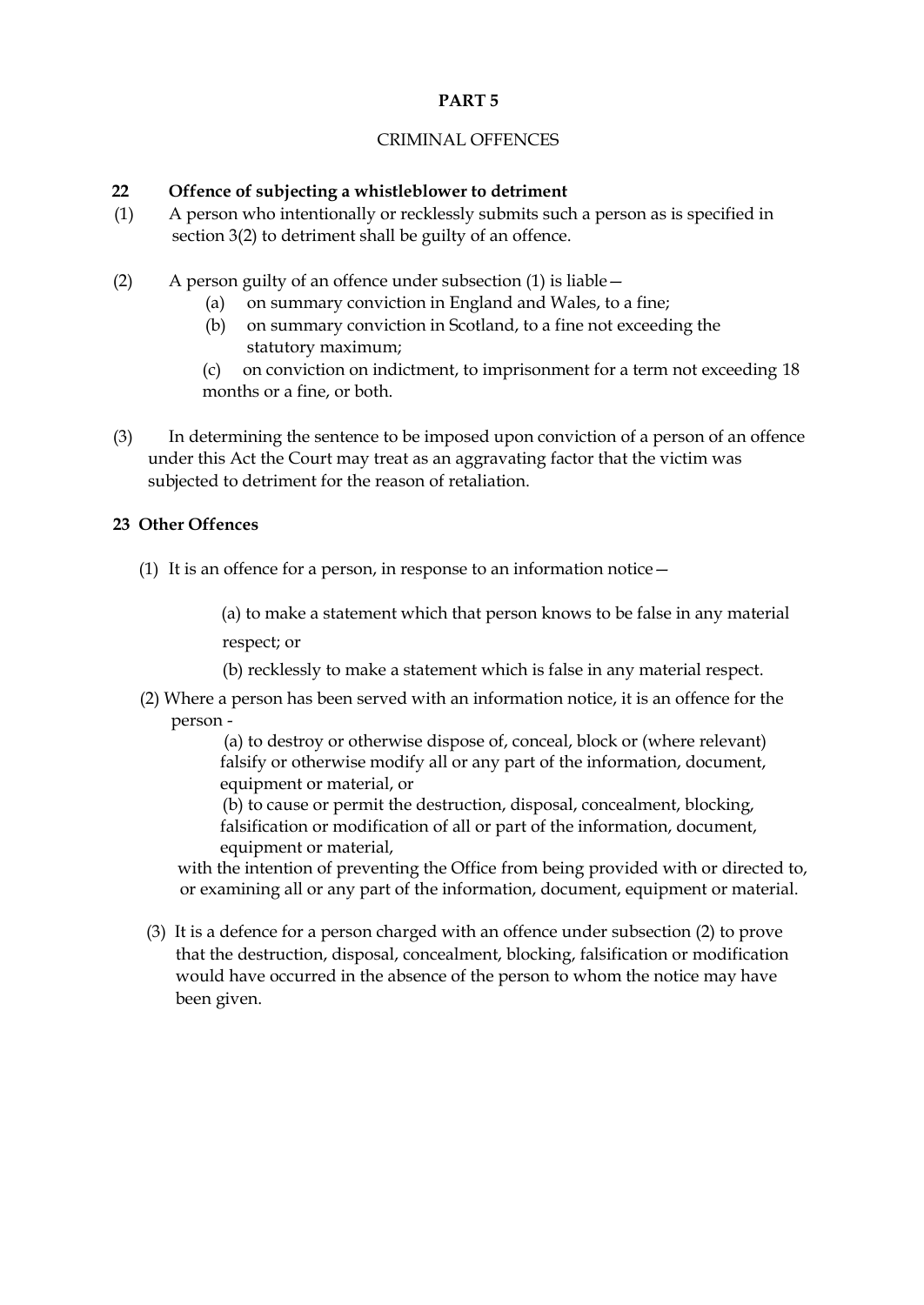#### **PART 6**

## SUPPLEMENTARY PROVISIONS

### **24 Prohibition of agreements containing confidentiality and equivalent clauses**

- (1) Any agreement between a relevant person and any other person is void in so far as it purports to prevent or restrict that other person from making a protected disclosure.
- (2) Without prejudice to the foregoing generality, agreements void under this section shall include—
	- (a) agreements containing confidentiality and equivalent clauses;
	- (b) other contractual duties of confidentiality

insofar as the same shall relate to protected disclosures.

(3) In the event that the Office may reasonably determine that any such agreement as is specified in subsections (1) and (2) (including any proposed agreement) has the effect of preventing or restricting a person from making a protected disclosure, the Office may issue an order declaring its invalidity and take such further or other steps in that regard as it may consider appropriate.

#### **25 Protection of whistleblowers against criminal or civil action**

- (1) In the event that any person is prosecuted for any offence consisting in the disclosure of information in circumstances where such disclosure is prohibited or restricted, it shall be a defence for that person to show that, at the time of the alleged offence, the disclosure was, or was reasonably believed by that person to be, a protected disclosure.
- (2) No cause of action in civil proceedings shall lie against a person in respect of the making of a protected disclosure.

#### **PART 7**

#### REMAINING PROVISIONS

#### **26 Standards: procedure**

(1) In proposing standards under section 6, the Office shall consult with -

(a) ACAS, the British Standards Institute, and the Secretary of State, and, additionally,

(b) with the Welsh Ministers regarding any proposed standard relating to a matter within the legislative competence of Senedd Cymru; and

(c) the Scottish Ministers regarding any proposed standard relating to a matter within the legislative competence of the Scottish Parliament.

(2) Thereafter, the Office shall communicate the proposed standard to the Secretary of State, Senedd Cymru and the Scottish Ministers as may be appropriate.

(3) The Secretary of State shall, on receipt of the proposed standard under subsection (2) lay a draft of a statutory instrument containing that standard before both Houses of Parliament.